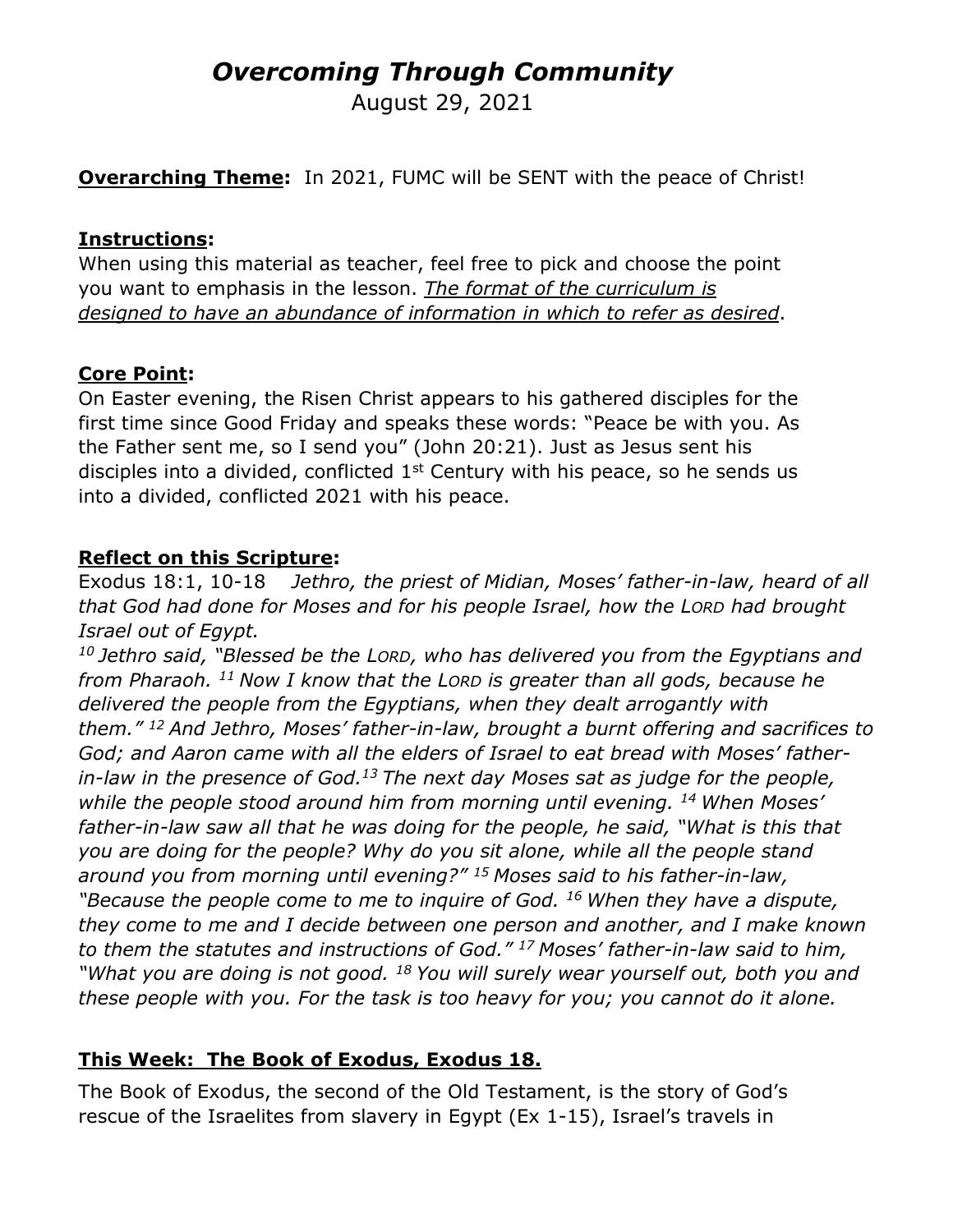the wilderness (Ex 16-18) and God's making and restoring a covenant relationship with the Israelites at Mt. Sinai as they begin their journey toward the promise land (Exodus 19 -40).

Exodus 15 brings to a climax the story of God's miraculous deliverance of his people from cruel Egyptian bondage. The ensuing victory celebration is encapsulated in a brief poem commonly called "The song of Miriam." After this moment of celebration, the children of Israel soon experience adversity. The first adversity concerns a water shortage, and the next crisis is one of leadership.

The problem is that Moses is overworked. The text begins abruptly: "Moses sat as judge." The text affirms and assumes that the practice of justice in the community is a primary concern for his leadership and for Israel from day one. It is worth noting, by contract, that the matter of justice nowhere comes up as an Egyptian concern.

Jethro sees immediately that Moses is committed to an unworkable practice. Moses cannot handle the heavy docket. We do not know whether Moses is so concerned with control that he wants to handle all the cases himself or if he is unreflective and has never thought about a more workable practical system. Moses seems not to have much common sense about administrative matters. But then, such dominating figures often do not. Jethro fears for Moses that he will "burn out"; Jethro's solution is that Moses must learn to delegate and team up with others.

A team approach to life system will help Moses overcome isolation and burnout and will allow others to grow, develop and exercise their gifts. Moreover, it will let the entire community go home in harmony and wholeness, free of conflict, enjoying a stable, shared welfare (v. 23).

-Adapted from New Interpreters Commentary, Vol 1, pp. 827-828

### **Questions to Ponder for Accountability in the Group:**

- 1. How did Moses get into such an unsustainable life-load? Have you ever been there?
- 2. What did Jethro see that an overwhelmed Moses could not? Have you ever had a 'Jethro' speak into your life? Have you ever been a 'Jethro' for someone else? What was the result?
- 3. How are you at teaming up with others to share the load? What might happen if a person does not team up with others in some way?